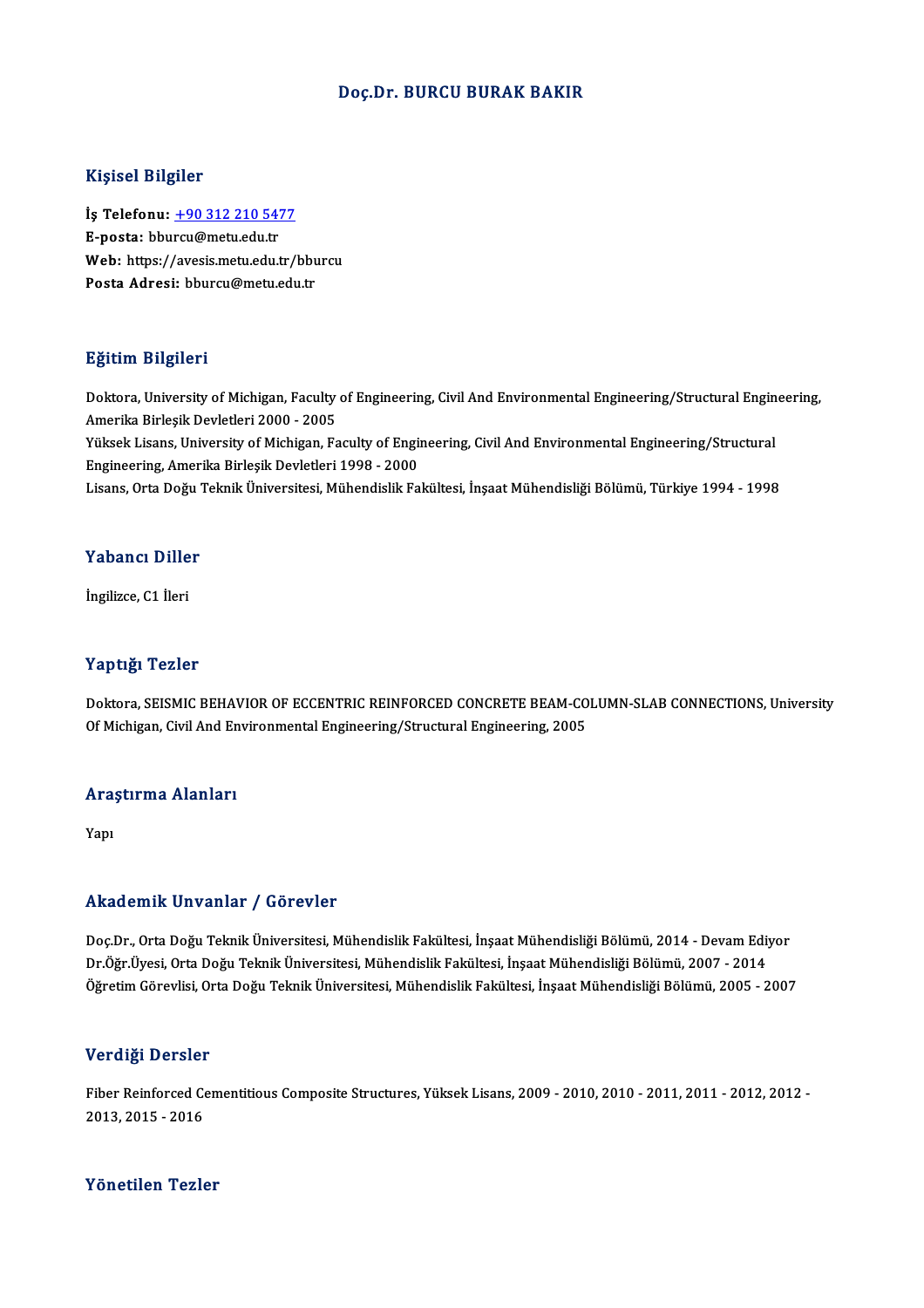BURAK BAKIR B., Analytical modeling of fiber reinforced composite deep beams, Doktora, E.YAĞMUR(Öğrenci), 2018<br>BURAK BAKIR B., Analytical modeling of fiber reinforced composite deep beams, Doktora, E.YAĞMUR(Öğrenci), 2018 BURAK BAKIR B., Analytical modeling of fiber reinforced composite deep beams, Doktora, E.YAĞMUR(Öğrenci), 2018<br>BURAK BAKIR B., Influence of the shear wall area to floor area ratio on the seismic performance of existing rei BURAK BAKIR B., Analytical modeling of fiber reinforced con<br>BURAK BAKIR B., Influence of the shear wall area to floor are<br>concrete buildings, Yüksek Lisans, A.ORHUN(Öğrenci), 2013<br>BURAK BAKIR B. Seismis assessment of reinf BURAK BAKIR B., Influence of the shear wall area to floor area ratio on the seismic performance of existing reinforced<br>concrete buildings, Yüksek Lisans, A.ORHUN(Öğrenci), 2013<br>BURAK BAKIR B., Seismic assessment of reinfor

concrete buildings, Yüksek Lisans, A.ORHUN(Öğrenci), 2013<br>BURAK BAKIR B., Seismic assessment of reinforced concrete beam-to-column connections under reversed<br>Yüksek Lisans, U.AKIN(Öğrenci), 2011<br>BURAK BAKIR B., Analytical BURAK BAKIR B., Seismic assessment of reinforced concrete beam-to-column connections under reversed<br>Yüksek Lisans, U.AKIN(Öğrenci), 2011<br>BURAK BAKIR B., Analytical modeling of reinforced concrete beam-to-column connections

Yüksek Lisans, U.AKIN(Öğrenci), 2011<br>BURAK BAKIR B., Analytical modeling<br>M.ÜNAL(Öğrenci), 2010

BURAK BAKIR B., Effect of shear walls on the behavior of reinforced concrete buildings under earthquake loading, YüksekLisans,H.GÜRHAN(Öğrenci),2009

#### Tasarladığı Dersler

Burak Bakır B., Fiber Reinforced Cementitious Composite Structures, Yüksek Lisans, 2009 - 2010

## SCI, SSCI ve AHCI İndekslerine Giren Dergilerde Yayınlanan Makaleler

CI, SSCI ve AHCI İndekslerine Giren Dergilerde Yayınlanan Makaleler<br>I. Effect of Shear Wall Area to Floor Area Ratio on the Seismic Behavior of Reinforced Concrete<br>Ruildings Buildings<br>Buildings<br>Buildings Effect of Shear Wall Area to Fle<br>Buildings<br>BURAK BAKIR B., Comlekoglu H. G.<br>JOUPNAL OF STBUCTUBAL ENCINE Buildings<br>BURAK BAKIR B., Comlekoglu H. G.<br>JOURNAL OF STRUCTURAL ENGINEERING, cilt.139, sa.11, ss.1928-1937, 2013 (SCI İndekslerine Giren Dergi)<br>Davelonment and analytisel verifisation of an inclastis reinforsed sonarete j

BURAK BAKIR B., Comlekoglu H. G.<br>JOURNAL OF STRUCTURAL ENGINEERING, cilt.139, sa.11, ss.1928-1937, 2013 (SCI İndekslerine Gir<br>II. Development and analytical verification of an inelastic reinforced concrete joint model<br>IIne **JOURNAL OF STRUCTURA<br>Development and analy<br>Unal M., BURAK BAKIR B.<br>ENCINEEPINC STBUCTUR** Development and analytical verification of an inelastic reinforced concrete<br>Unal M., BURAK BAKIR B.<br>ENGINEERING STRUCTURES, cilt.52, ss.284-294, 2013 (SCI İndekslerine Giren Dergi)<br>Performance of Beam to Column Connection

ENGINEERING STRUCTURES, cilt.52, ss.284-294, 2013 (SCI İndekslerine Giren Dergi)

- Unal M., BURAK BAKIR B.<br>ENGINEERING STRUCTURES, cilt.52, ss.284-294, 2013 (SCI İndekslerine Giren Dergi)<br>III. Performance of Beam-to-Column Connection of a Well-Detailed RC Moment Frame Building under<br>Pseudodynamic Loading Unal M., BURAK BAKIR B. JOURNALOF STRUCTURAL ENGINEERING, cilt.139, sa.6, ss.886-896,2013 (SCI İndekslerineGirenDergi) Unal M., BURAK BAKIR B.<br>JOURNAL OF STRUCTURAL ENGINEERING, cilt.139, sa.6, ss.886-896, 2013 (SCI İndekslerine Girength prediction for reinforced concrete beam-to-column connections<br>Inel M. BURAK BAKIR B.
- **JOURNAL OF STRUCTURA<br>Joint shear strength pi**<br>Unal M., BURAK BAKIR B.<br>STRUCTURAL ENCINEED! Unal M., BURAK BAKIR B.<br>STRUCTURAL ENGINEERING AND MECHANICS, cilt.41, sa.3, ss.421-440, 2012 (SCI İndekslerine Giren Dergi)
- Unal M., BURAK BAKIR B.<br>STRUCTURAL ENGINEERING AND MECHANICS, cilt.41, sa.3, ss.421-440, 2012 (SCI İndekslerine Giren Dergi)<br>V. Experimental investigation on seismic behavior of eccentric reinforced concrete beam-column-sl STRUCTURAL<br>Experimenta<br>connections<br>Conhelat B. M Experimental invest<br>connections<br>Canbolat B., Wight J. K.<br>ACLSTPHCTURAL JOUR connections<br>Canbolat B., Wight J. K.<br>ACI STRUCTURAL JOURNAL, cilt.105, sa.2, ss.154-162, 2008 (SCI İndekslerine Giren Dergi)

### Kitap & Kitap Bölümleri

Itap & Kitap Bölümleri<br>I. Seismic Behavior of Eccentric R/C Beam-Column-Slab Connections under Sequential Loading in Two<br>Ruinsinal Directions **Seismic Behavior of<br>Principal Directions**<br>PUBAV B Wight LV Seismic Behavior<br>Principal Direction<br>BURAK B., Wight J. K.<br>Innovations in Design

Principal Directions<br>BURAK B., Wight J. K.<br>Innovations in Design with Emphasis on Seismic Wind and Environmental Loading Quality Control and Innovations<br>in Materials Het Westher Congrating V. M. Malbetre, Editër, American BURAK B., Wight J. K.<br>Innovations in Design with Emphasis on Seismic Wind and Environmental Loading Quality Control and Inno<br>in Materials Hot Weather Concreting, V. M. Malhotra, Editör, American Concrete Institute, ss.863in Materials Hot Weather Concreting, V. M. Malhotra, Editör, American Concrete Institute, ss.863-880, 2002<br>Hakemli Kongre / Sempozyum Bildiri Kitaplarında Yer Alan Yayınlar

akemli Kongre / Sempozyum Bildiri Kitaplarında Yer Alan Yayınlar<br>I. DİNAMİK BENZERİ DENEYLERLE YETERLİ DAYANIMA SAHİP BİR BETONARME ÇERÇEVENİN<br>RİPLESİM PÖLÇELERLİNIN BEREORMANSININ İRDELENMESİ SINI IRSI<sub>B</sub>LƏ / SSIIIPSZYAIN ZITANI INCEPITINAA TSI II<br>DİNAMİK BENZERİ DENEYLERLE YETERLİ DAYANIMA SAHİI<br>BİRLEŞİM BÖLGELERİNİN PERFORMANSININ İRDELENMESİ DİNAMİK BENZI<br>BİRLEŞİM BÖLG<br>BURAK B., ünal m.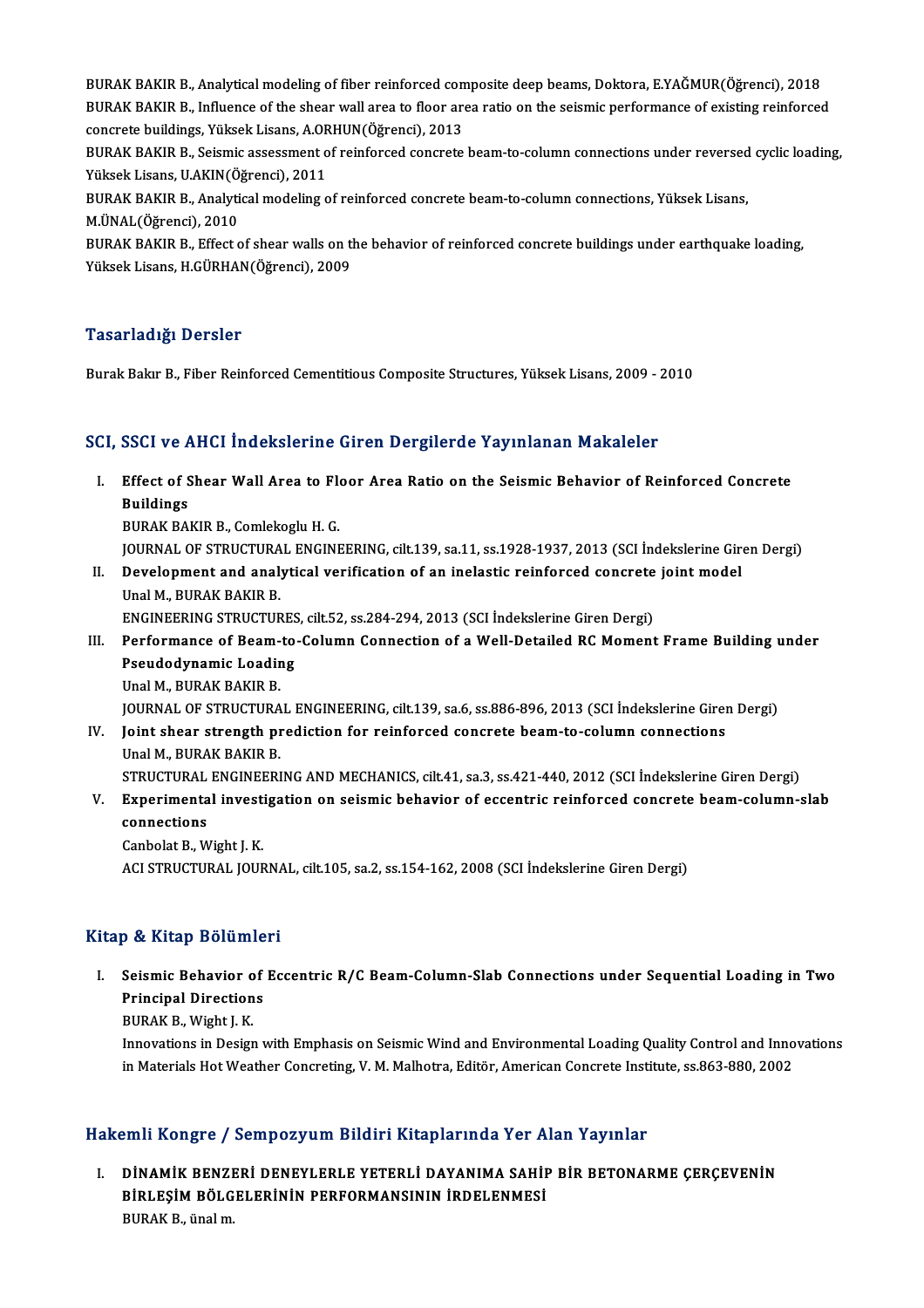2.TÜRKİYEDEPREMMÜHENDİSLİĞİVESİSMOLOJİKONFERANSI,Türkiye,25 -27Eylül2013 2. TÜRKİYE DEPREM MÜHENDİSLİĞİ VE SİSMOLOJİ KONFERANSI, Türkiye, 25 - 27<br>II. Inelastic Modeling of Reinforced Concrete Beam-to-Column Connections<br>RURAK RAKIR B. ünel m 2. TÜRKİYE DEPREM MÜH<br>Inelastic Modeling of F<br>BURAK BAKIR B., ünal m.<br>10th International Congre Inelastic Modeling of Reinforced Concrete Beam-to-Column Connections<br>BURAK BAKIR B., ünal m.<br>10th International Congress on Advances in Civil Engineering (ACE), 17 - 19 Ekim 2012<br>Analytiaal Evaluation of the Cyclia Beamenc BURAK BAKIR B., ünal m.<br>10th International Congress on Advances in Civil Engineering (ACE), 17 - 19 Ekim 2012<br>III. Analytical Evaluation of the Cyclic Response of Reinforced Concrete Beam-to-Column Connections<br>PURAK BAKIR 10th International Congress on Advances in Civil Engineering (ACE), 17 - 19 Ekim 2012<br>Analytical Evaluation of the Cyclic Response of Reinforced Concrete Beam-to-<br>BURAK BAKIR B., ünal m. Analytical Evaluation of the Cyclic Response of Reinforced Cone<br>BURAK BAKIR B., ünal m.<br>15th World Conference on Earthquake Engineering, 24 - 28 Eylül 2012<br>Analytical Verification of a Simplified Beinforced Congrate Join IV. Analytical Verification of a Simplified Reinforced Concrete Joint Model", Proceedings<br>BURAK B. 15th World Conference on Earthquake Engineering, 24 - 28 Eylül 2012 Analytical Verification of a Simplified Reinforced Concrete Joint Model", Proceedings<br>BURAK B.<br>9th US National and 10th Canadian Conference on Earthquake Engineering, 25 - 29 Temmuz 2010<br>Influence of Sheer Well Index on th BURAK B.<br>9th US National and 10th Canadian Conference on Earthquake Engineering, 25 - 29 Temmuz 2010<br>1. Influence of Shear Wall Index on the Seismic Performance of Reinforced Concrete Buildings<br>1. PURAK CANPOLAT B. SOVDAS 9th US National and 10th Canadian Conferent<br>**Influence of Shear Wall Index on the S**<br>BURAK CANBOLAT B., SOYDAŞ O., YAKUT A. Influence of Shear Wall Index on the Seismic Performance of Reinforced Con<br>BURAK CANBOLAT B., SOYDAŞ O., YAKUT A.<br>WCEE-ECCE-TCCE Joint Conference on Earthquake and Tsunami, 22 - 24 Haziran 2009<br>Structural Annliastions of a BURAK CANBOLAT B., SOYDAŞ O., YAKUT A.<br>WCEE-ECCE-TCCE Joint Conference on Earthquake and Tsunami, 22 - 24 Haziran 2009<br>VI. Structural Applications of a Reinforced Concrete Beam-Column-Slab Connection Model for<br>Farthaugke L WCEE-ECCE-TCCE Joint<br>Structural Applicatio<br>Earthquake Loading<br>PURAY CANPOLAT P Structural Applicati<br>Earthquake Loadin<br>BURAK CANBOLAT B.<br>14th World Conferenc Earthquake Loading<br>14th World Conference on Earthquake Engineering, 12 - 17 Ekim 2008<br>14th World Conference on Earthquake Engineering, 12 - 17 Ekim 2008 BURAK CANBOLAT B.<br>14th World Conference on Earthquake Engineering, 12 - 17 Ekim 2008<br>VII. Experimental Investigation of Eccentric RC Beam-Column-Slab Connections under Earthquake<br>Looding 14th Wor<br>Experime<br>Loading<br>PUPAK B Experimental Invest<br>Loading<br>BURAK B., WIGHT J. K.<br>12th World Conferenc Loading<br>BURAK B., WIGHT J. K.<br>13th World Conference on Earthquake Engineering, 1 - 06 Ağustos 2004 VIII. Seismic behavior of eccentric  $R/C$  beam-column-slab connections under sequential loading in two 13th World Conference<br>Seismic behavior of<br>principal directions<br>Purak P. Wight I Seismic behavio<br>principal direct<br>Burak B., Wight J.<br>Eth International 5th International Conference of the American-Concrete-Institute, Cancun, Meksika, 01 Aralık 2002, cilt.209, ss.863-<br>880 Burak B., Wight J. 5th International Conference of the American-Concrete-Institute, Cancun, Meksika, 01 Aralık 2002, cilt.209, ss.8<br>880<br>IX. Behavior of Eccentric Reinforced Concrete Beam-Column-Slab Connections under Cyclic Loading<br>PURAK B W 880<br><mark>Behavior of Eccentr</mark><br>BURAK B., WIGHT J. K.<br><sup>HS</sup> Japan Cooperstive Behavior of Eccentric Reinforced Concrete Beam-Column-Slab Connections under Cyclic Loading<br>BURAK B., WIGHT J. K.<br>US-Japan Cooperative Research on Urban Earthquake Disaster Mitigation, US-Japan Joint Workshop and Third<br>Cra BURAK B., WIGHT J. K.<br>US-Japan Cooperative Research on Urbai<br>Grantees Meeting, 16 - 18 Ağustos 2001<br>Medeling and Seftware Jesues for Br US-Japan Cooperative Research on Urban Earthquake Disaster Mitigation, US-Japan<br>Grantees Meeting, 16 - 18 Ağustos 2001<br>X. Modeling and Software Issues for Pushover Analysis of RC Structures<br>WICHT LY, PURAY B, CANBOLAT B, A Grantees Meeting, 16 - 18 Ağustos 2001<br>Modeling and Software Issues for Pushover<br>WIGHT J. K. , BURAK B., CANBOLAT B. A. , LIANG X.<br>US Japan Warksbon on Performance Beeed Design X. Modeling and Software Issues for Pushover Analysis of RC Structures<br>WIGHT J. K., BURAK B., CANBOLAT B. A., LIANG X.<br>US-Japan Workshop on Performance-Based Design Methodology for Reinforced Concrete Building Structures, WIGHT J. K.<br>US-Japan W<br>Eylül 1999

### Desteklenen Projeler

Desteklenen Projeler<br>BURAK BAKIR B., Yükseköğretim Kurumları Destekli Proje, Kiriş-Kolon Birleşim Bölgelerinin Sismik Davranışı İçin<br>Celistirilen Analitik Medelin Kalibresyanu, 2009, 2009 BURAK BAKIR B., Yükseköğretim Kurumları Destekli Pro<br>Geliştirilen Analitik Modelin Kalibrasyonu, 2009 - 2009<br>PURAK BAKIR B., Yükseköğretim Kurumları Destekli Bra BURAK BAKIR B., Yükseköğretim Kurumları Destekli Proje, Kiriş-Kolon Birleşim Bölgelerinin Sismik Davranışı İçin<br>Geliştirilen Analitik Modelin Kalibrasyonu, 2009 - 2009<br>BURAK BAKIR B., Yükseköğretim Kurumları Destekli Proje

Geliştirilen Analitik Modelin<br>BURAK BAKIR B., Yükseköğ<br>Analize Etkisi, 2008 - 2008<br>Burak Bakır B., Yükseköğre BURAK BAKIR B., Yükseköğretim Kurumları Destekli Proje, Kriş-Kolon Birleşim Bölgelerinin Modellenmesinin Non<br>Analize Etkisi, 2008 - 2008<br>Burak Bakır B., Yükseköğretim Kurumları Destekli Proje, Kiriş Kolon Birleşim Bölgeler

Analize Etkisi, 2008 - 2008<br>Burak Bakır B., Yükseköğretim Kurumları Destekli Proje, Kiriş Kolon Birleşim Bölgelerinin Deprem Yükü Altındaki<br>Davranışını Gösteren bir Model Geliştirilmesi, 2006 - 2007

### Bilimsel KuruluşlardakiÜyelikler / Görevler

ACI-ASCE Committee 352, Asli Üye, 2008 - Devam Ediyor , Amerika Birleşik Devletleri